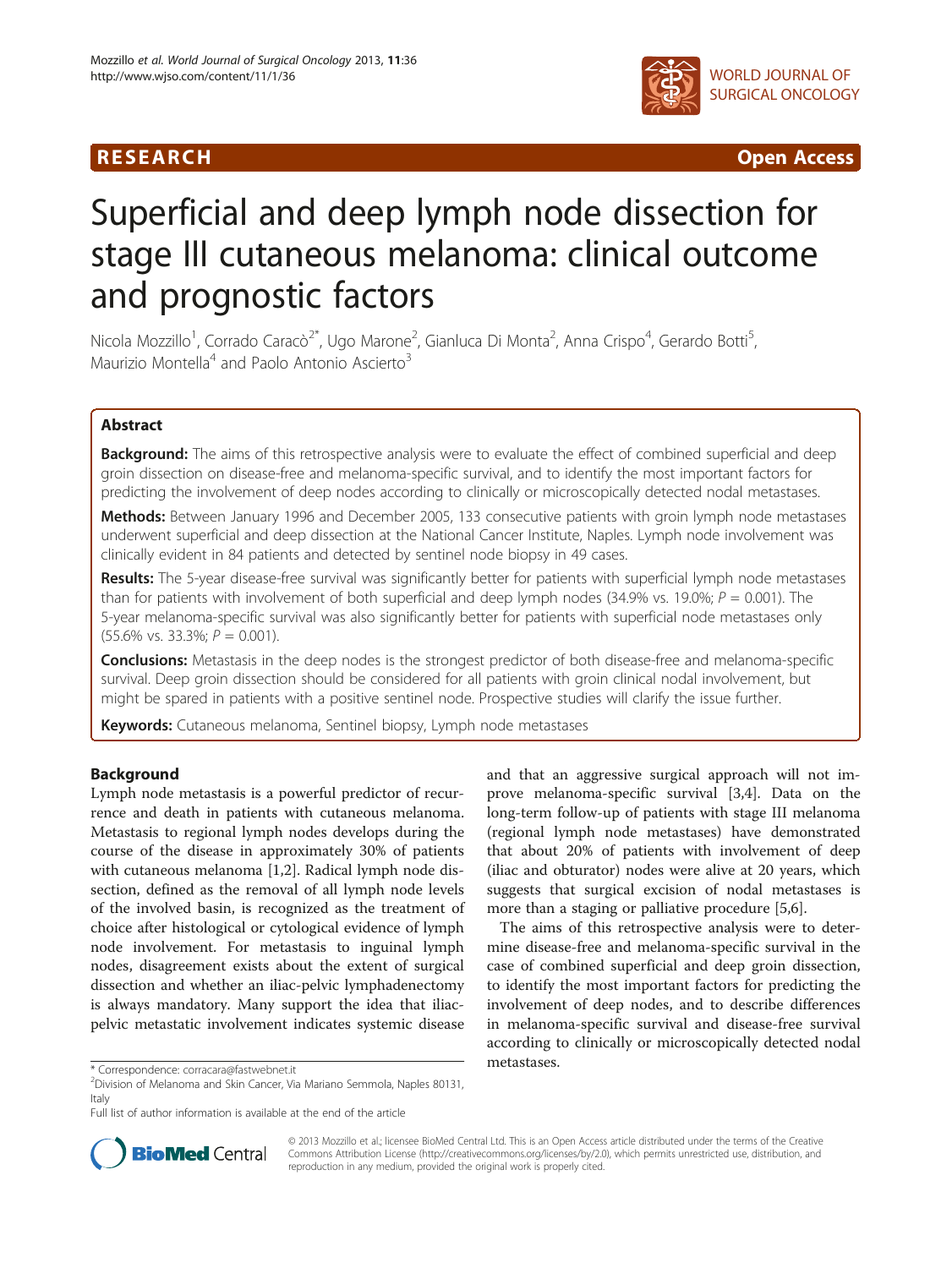# **Methods**

Between January 1996 and December 2005, 520 patients underwent surgical lymph node dissection for metastases at the National Cancer Institute, Naples. Of these patients, 315 (60.6%) had metastases in lymph node basins other than the groin and 205 (39.4%) had inguinal lymph node metastases. Among the patients with inguinal lymph node metastases, combined superficial and deep groin dissection was considered the treatment of choice in patients with either a positive sentinel node or clinical groin disease. Superficial groin dissection only was limited to 72 patients for a variety of clinical reasons (such as anesthetic risk, age or life expectancy) and these cases were excluded from the present analysis.

The main clinical characteristics of the 133 patients included in the study are summarized in Table 1. The mean age was 50 years (range 21 to 83 years). The primary melanoma was located in the lower extremity in most patients (70.7%). The mean Breslow thickness of the primary melanoma was 4.0 mm and 77 melanomas (69.3%) were classified as T3 to T4. In 22 patients, histological findings of the primary melanoma were not available. In 84 patients (63.1%) (16 of whom had false negative sentinel nodes), adenopathy localized to the superficial groin area was clinically detected, with cytological confirmation of metastatic involvement, and in 49 patients (36.9%), micrometastatic disease was identified with sentinel node biopsy.

Disease was staged in all patients with the use of computed tomography (CT) and ultrasound to detect metastatic involvement of deep lymph nodes and distant metastasis. Patients with evidence of metastatic deep involvement were excluded from the present study.

### Surgical procedure

Surgery was performed according to a standard procedure in patients with either a positive sentinel node or clinical groin disease. The incision was carried from the apex of Scarpa's triangle to about 5 cm superomedial to the superior anterior iliac spine. The dissection was carried through adipose tissue to the femoral vascular sheath, the femoral vessels were exposed, and the saphenous vein was sectioned at its femoral entrance and at the apex of Scarpa's triangle. A separate incision was made in the lower abdominal musculature, leaving the inguinal ligament intact, to provide access to the retroperitoneal space. External iliac vessels were exposed by blunt dissection and retraction of the peritoneum. Dissection of the iliac lymphatic tissue was extended up to the common iliac bifurcation. The obturator dissection was brought through by gentle mobilization of the external iliac vein and the obturator nodes ventral from the obturator nerve were removed. The operation was completed with transposition of the sartorius muscle and insertion of a suction drain.

# Table 1 Patient characteristics

| <b>Factor</b>                     | Characteristic                | Number (%) |
|-----------------------------------|-------------------------------|------------|
| Gender                            | Male                          | 63 (47.4)  |
|                                   | Female                        | 70 (52.6)  |
| Age (years)                       | ≤50                           | 64 (48.1)  |
|                                   | >50                           | 69 (51.9)  |
| Primary site                      | Lower extremity               | 94 (70.7)  |
|                                   | Trunk                         | 31(23.3)   |
|                                   | Unknown                       | 8(6)       |
| Clark level                       | Ш                             | 35 (28.7)  |
|                                   | $\mathsf{IV}$                 | 64 (48.1)  |
|                                   | $\vee$                        | 13 (9.8)   |
|                                   | Unknown                       | 10(8.2)    |
|                                   | <b>NA</b>                     | 11         |
| T stage                           | T1                            | 9(8.1)     |
|                                   | T <sub>2</sub>                | 25 (22.5)  |
|                                   | T <sub>3</sub>                | 36 (32.4)  |
|                                   | <b>T4</b>                     | 41 (36.9)  |
|                                   | <b>NA</b>                     | 22         |
| Ulceration                        | Yes                           | 57 (49.6)  |
|                                   | No                            | 58 (50.4)  |
|                                   | <b>NA</b>                     | 18         |
| Method of diagnosis               | Clinical disease              | 84 (63.1)  |
|                                   | Sentinel lymph node<br>biopsy | 49 (36.9)  |
| Number of positive lymph<br>nodes | 1 (N1)                        | 84 (64.1)  |
|                                   | 2 or 3 (N2)                   | 33 (25.2)  |
|                                   | $\geq$ 4 (N3)                 | 14 (10.5)  |
|                                   | ΝA                            | 2          |
| Extent of nodal<br>involvement    | Superficial                   | 103 (77.4) |
|                                   | Superficial and deep          | 30 (22.6)  |

NA, not available.

Patients were invited to wear compression socks from the day after the operation up until six months later. No patient underwent adjuvant radiation or systemic therapy.

#### Pathology

All lymph nodes were marked according to basin (femoral, iliac or obturator). The specimens were analyzed in a routine manner, with lymph nodes bisected or trisected according to their size, and stained with hematoxylin and eosin.

# Follow-up and statistical methods

Patients were evaluated at follow-up visits every 3 months for the first 2 years, every 4 months during the third year and every 6 months thereafter. Follow-up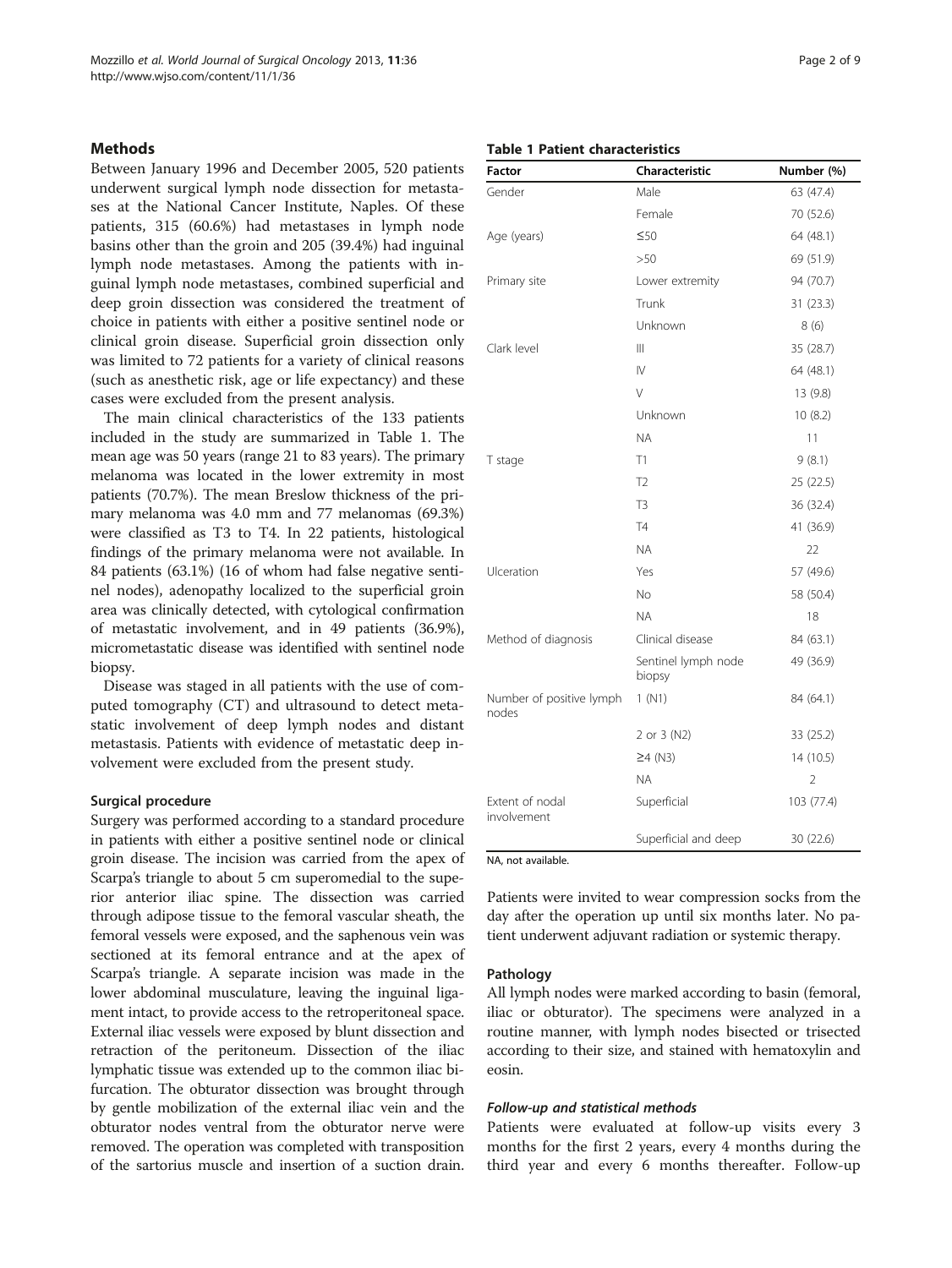consisted of clinical evaluation, ultrasound of the lymph node basin and liver, chest x-ray, and positron-emission tomography (PET)-CT scan, if deemed necessary.

Lymphedema was assessed by limb circumference measurements at standardized intervals, with limb volume measured preoperatively and during follow-up visits for all patients. The severity of lymphedema was assessed by comparing objective measures of volume discrepancy between the treated limb and the controlateral untreated limb. Estimation of the likelihood of local-regional relapse, and disease-free and melanoma-specific survival were calculated according to the Kaplan-Meier method for the entire patient population. Statistical differences between curves were calculated using the log-rank test.

Multiple regression analysis was performed with use of the Cox proportional hazard model, with a stepwise approach used to estimate the hazard ratio and relative 95% confidence intervals (95% CI) for each covariate. A P value of ≤0.05 was considered statistically significant. All time intervals were calculated from the date of stage III diagnosis. Statistical analysis was performed with SPSS (version 10.0; SPSS Inc., Chicago, IL, USA).

# Results

The patients were followed up for a median of 5.6 years.

# Nodal involvement

None of the 133 patients had clinical evidence of involvement of the deep lymph nodes at the time of initial staging with CT and ultrasound.

A total number of 2300 nodes were removed with a mean of 17.36 nodes removed for each patient (range 3 to 30). A mean of 11.82 nodes were removed from femoral dissection and a mean of 5.46 nodes from the ilioobturator area.

Pathological evaluation of the 133 surgical specimens demonstrated that metastatic disease was limited to the superficial nodal basin in 103 patients (77.4%) and extended to the deep nodes in 30 patients (22.6%). Among 49 patients with tumor-positive sentinel nodes, only three (6.1%) had evidence of disease in the deep nodes, without involvement of other superficial nodes after completion of lymph node dissection. The primary melanoma was ulcerated in two of these three patients.

The remaining 27 cases (20.3%) with positive deep nodes, after lymph node dissection, belonged to the group of 84 patients with clinically positive inguinal nodes at diagnosis.

Postoperative morbidity was low. No patients died. Hemorrhage occurred in 2.3% of patients, wound infection and skin necrosis in 11.3%, and seroma grade 2 or 3 in 17.3% after suction drain removal.

Postoperatively, the rate of relapse in local lymph nodes was 9.7% (13 patients) and the rate of in-transit disease was 6.8% (nine patients). Long-term complications included paresthesias and chronic lymphedema. No patients referred paresthesias after 6 months. Lymphedema, which was usually mild, occurred in 40% of patients; periodic therapy with sequential compression devices was used in 9% of patients [[7\]](#page-7-0).

# Disease-free survival

At the time of the most recent follow-up, 84 patients had relapsed disease (local, in-transit or regional nodal metastases in 14, and loco-regional and distant metastasis in 73). The median time to relapse was 22.0 months (23.2 months for local-regional relapse and 21.5 months for distant metastasis). In 44 patients (75%), disease recurred within 24 months.

Kaplan-Meier analysis of disease-free survival was undertaken according to clinical and pathological features (Table [2](#page-3-0)). The 5-year disease-free survival was significantly worse for patients older than 50 years than for patients 50 years or younger (28.9% vs. 45.3%;  $P = 0.008$ ) (Table [2](#page-3-0) and Figure [1A](#page-4-0)). An age of 50 years was selected as the cut-off point on the basis of previous studies of age as a prognostic factor [\[5\]](#page-7-0).

The 5-year disease-free survival rate was significantly greater for patients who had positive nodes detected by sentinel node biopsy than for patients who had clinically detected adenopathy (41.3% vs. 29.2%;  $P$  <0.04).

The 5-year disease-free survival rate also differed significantly according to the extent of nodal involvement, with a rate of 34.9% for patients who had involvement of only superficial nodes, and 19.0% for patients who had involvement of superficial and deep nodes ( $P = 0.001$ ) (Table [2](#page-3-0) and Figure [1](#page-4-0)B). In addition, the number of metastatic lymph nodes was significantly associated with 5-year disease-free survival, with a rate of 41.7% for N1 patients (number of positive lymph nodes  $= 1$ ) and 7.1% for N3 patients (number of positive lymph nodes  $\geq 4$ ) (P < 0.007) (Table [2](#page-3-0) and Figure [1C](#page-4-0)). Of 49 positive sentinel node cases, 93.5% had only one metastatic node and 84.8% of micrometastases were located in the subcapsular area.

Location of the primary melanoma, tumor classification (T stage) and ulceration were not significantly associated with 5-year disease-free survival.

# Melanoma-specific survival

There was a significant difference in 5-year melanomaspecific survival according to age, with a rate of 64.1% for patients 50 years or younger and 52.2% for patients older than 50 years ( $P < 0.03$ ) (Table [2](#page-3-0) and Figure [2A](#page-5-0)).

The difference in 5-year melanoma-specific survival between superficial and deep nodal involvement was significant (55.6% vs. 33.3%;  $P = 0.001$ ) (Table [2](#page-3-0) and Figure [2B](#page-5-0)). The number of positive lymph nodes also had prognostic importance, with a significant difference between 5-year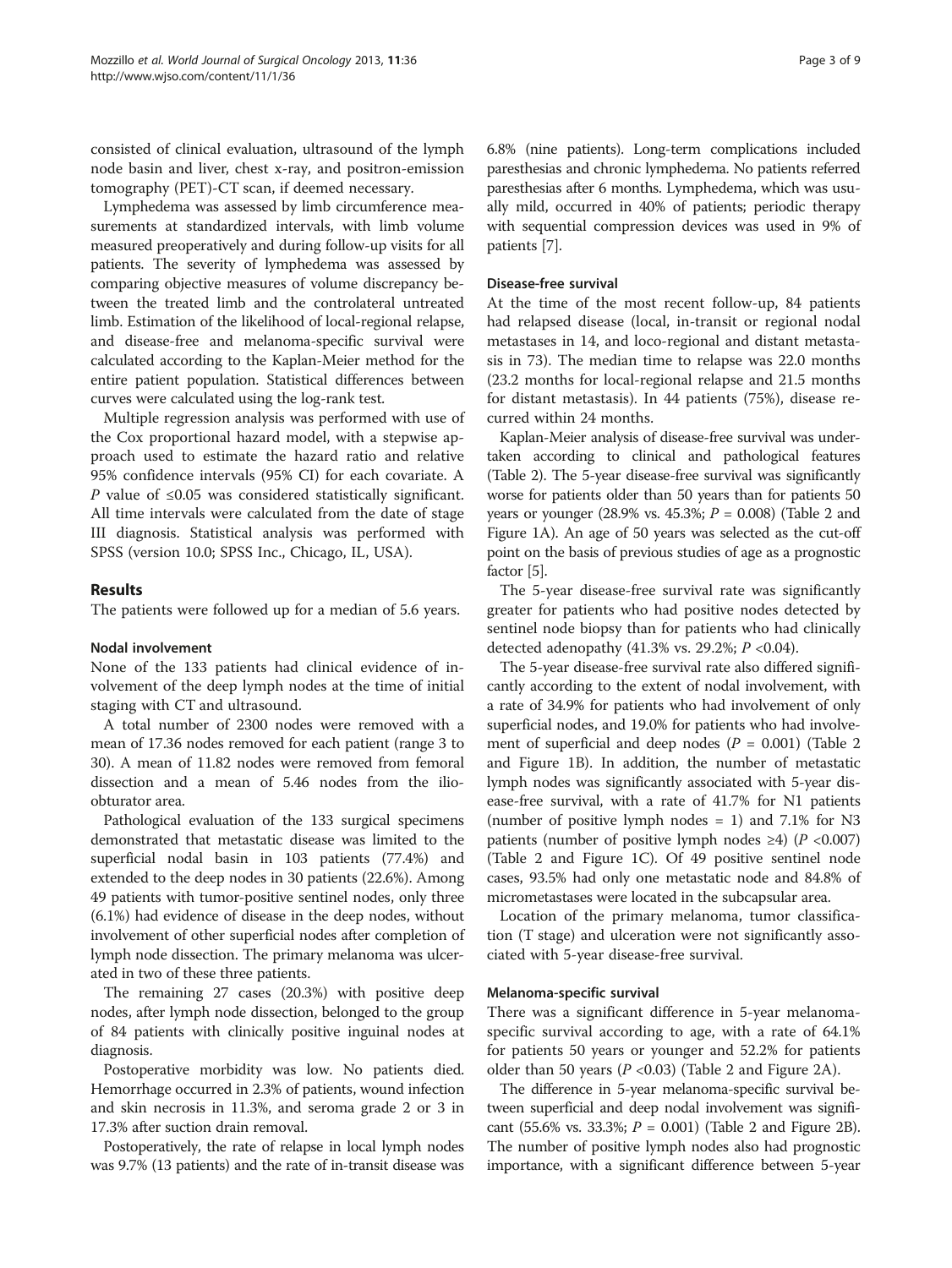<span id="page-3-0"></span>

| Table 2 Kaplan-Meier analysis of 5-year disease-free and |  |  |
|----------------------------------------------------------|--|--|
| melanoma-specific survival                               |  |  |

| meianoma-specific survival           |                          |                               |  |  |
|--------------------------------------|--------------------------|-------------------------------|--|--|
| Clinical and pathological<br>factors | Disease-free<br>survival | Melanoma-specific<br>survival |  |  |
| Age (years)                          |                          |                               |  |  |
| $\leq 50$                            | 45.3                     | 64.1                          |  |  |
| >50                                  | 28.9                     | 52.2                          |  |  |
| $P$ value                            | 0.0098                   | 0.03                          |  |  |
| <b>Method of diagnosis</b>           |                          |                               |  |  |
| Sentinel lymph node biopsy           | 41.3                     | 69.3                          |  |  |
| Clinical                             | 29.2                     | 43.7                          |  |  |
| $P$ value                            | 0.4                      | 0.004                         |  |  |
| <b>Primary site</b>                  |                          |                               |  |  |
| Trunk                                | 22.6                     | 45.2                          |  |  |
| Lower extremity                      | 41.5                     | 62.7                          |  |  |
| Unknown                              | 37.5                     | 50                            |  |  |
| $P$ value                            | 0.1                      | 0.5                           |  |  |
| T stage                              |                          |                               |  |  |
| $T1$ to $T2$                         | 52.9                     | 73.5                          |  |  |
| T <sub>3</sub>                       | 27.8                     | 47.2                          |  |  |
| <b>T4</b>                            | 41.5                     | 65.8                          |  |  |
| $P$ value                            | 0.2                      | 0.4                           |  |  |
| <b>Ulceration</b>                    |                          |                               |  |  |
| <b>No</b>                            | 36.8                     | 58.6                          |  |  |
| Yes                                  | 29.3                     | 54.4                          |  |  |
| P value                              | 0.6                      | 0.2                           |  |  |
| Number of positive lymph nodes       |                          |                               |  |  |
| 1 (N1)                               | 41.7                     | 65.5                          |  |  |
| 2 or 3 (N2)                          | 36.4                     | 54.5                          |  |  |
| $\geq$ 4 (N3)                        | 7.1                      | 14.3                          |  |  |
| $P$ value                            | 0.007<br>0.0009          |                               |  |  |
| <b>Extent of nodal involvement</b>   |                          |                               |  |  |
| Superficial                          | 34.9<br>55.6             |                               |  |  |
| Superficial + deep                   | 19.05                    | 33.3                          |  |  |
| $P$ value                            | 0.001                    | 0.001                         |  |  |
|                                      |                          |                               |  |  |

survival for N1 and N3 disease (65.5% vs. 14.3%, respectively; P <0.0009) (Figure [2](#page-5-0)C). The 5-year melanoma-specific survival associated with N1, N2 and N3 classification was 70.8%, 54.5% and 14.3%, respectively.

Diagnosis of metastasis with the use of sentinel node biopsy was associated with better 5-year melanoma-specific survival than clinical diagnosis of metastasis (69.3% vs. 43.7%; P <0.004) (Table 2).

Location of the primary melanoma, tumor classification (T stage) and ulceration were not significantly associated with melanoma-specific survival (Table 2).

#### Multivariate analysis

Multivariate analysis confirmed that involvement of deep nodes was associated with a significantly worse prognosis than involvement of superficial nodes only, with hazard ratios for 5-year disease-free survival and melanomaspecific survival of 2.6 (95% CI, 1.4 to 4.6;  $P = 0.001$ ) and 2.8 (95% CI, 1.5 to 5.5;  $P = 0.002$ ), respectively (Table [3](#page-6-0)). The number of involved lymph nodes also significantly correlated with prognosis, with a better outcome for N1 disease compared with N2 and N3 disease (Table [3\)](#page-6-0).

Multivariate analysis also demonstrated significantly better 5-year disease-free survival for melanomas on a lower extremity than for those on the trunk (HR 0.5; 95% CI, 0.3 to 0.9;  $P = 0.05$ ) and for T1 to T2 disease compared with T3 disease (HR 2.2; 95% CI, 1.2 to 4.1;  $P = 0.05$ ). However, neither of these factors were significantly associated with melanoma-specific survival (Table [3\)](#page-6-0).

The method of diagnosing lymph node metastasis (by sentinel node biopsy or clinical diagnosis) was significantly associated with melanoma-specific survival but not diseasefree survival (Table [3\)](#page-6-0). Ulceration of the primary melanoma was not significantly associated with either disease-free or melanoma-specific survival.

# Logistic regression analysis

Because of the strong association found between the extent of nodal involvement and melanoma-specific survival, we performed a logistic regression analysis with extent of nodal involvement as the dependent variable. We analyzed the odds ratios according to age, primary site, ulceration, method of diagnosis of metastasis and tumor classification (T stage). No significant associations were found.

# Discussion

In the pre-sentinel lymph node biopsy era, many studies showed that the extent or aggressiveness of regional surgical therapy did not have a significant impact on melanoma-specific survival, with the extent of nodal involvement at the time of diagnosis being the only pre-dictor of outcome [\[8-10\]](#page-7-0). Sterne et al. have suggested that extensive lymph node dissection has a significant impact on both disease-free and melanoma-specific survival [[11](#page-7-0)], and the findings of other studies have indicated that reducing the extent of surgery increases the risk of local failure and leads to lower survival rates [\[12-14\]](#page-7-0).

Previous studies have also suggested that complete lymph node dissection not only improves local-regional control but also improves survival, particularly when the procedure is performed in a melanoma treatment center [[15](#page-7-0)-[19\]](#page-7-0).

In our study, 33.3% of patients with involvement of deep nodes were alive 5 years after radical lymph node dissection and 19.0% were disease-free. Our data suggest that surgical dissection plays a major role in the staging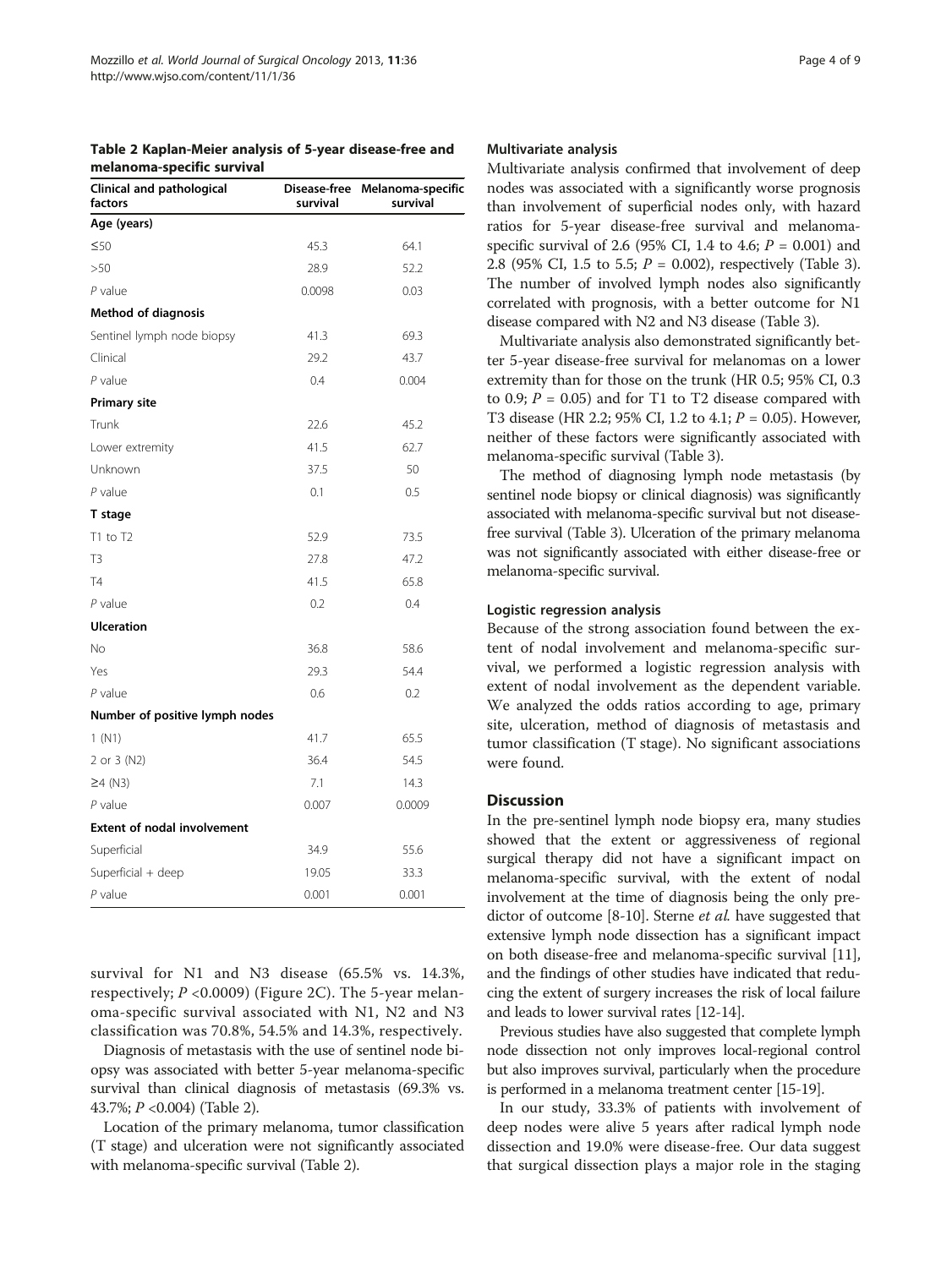<span id="page-4-0"></span>Mozzillo et al. World Journal of Surgical Oncology 2013, 11:36 extending the Surface State Page 5 of 9 http://www.wjso.com/content/11/1/36

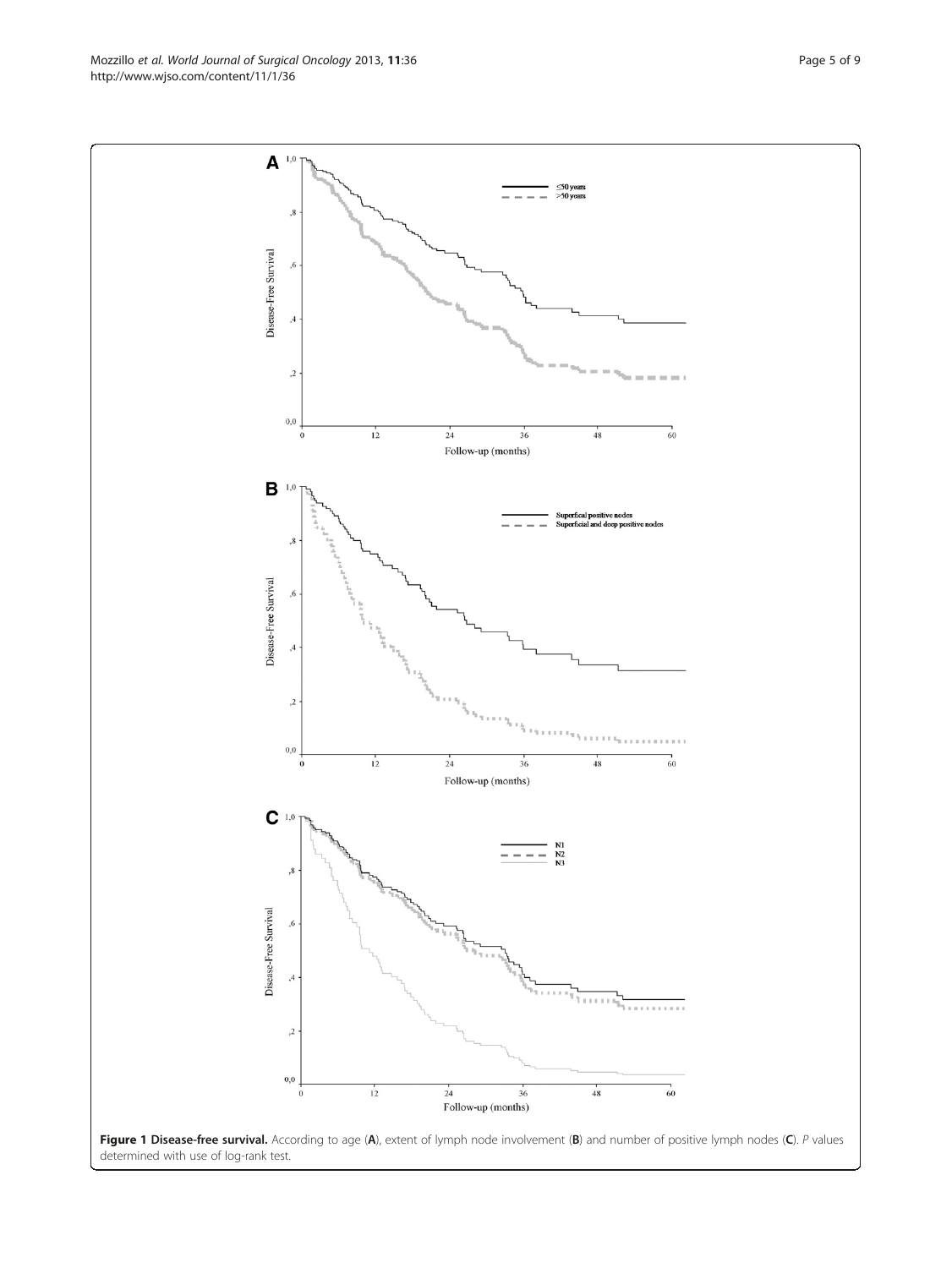<span id="page-5-0"></span>Mozzillo et al. World Journal of Surgical Oncology 2013, 11:36 Page 6 of 9 http://www.wjso.com/content/11/1/36

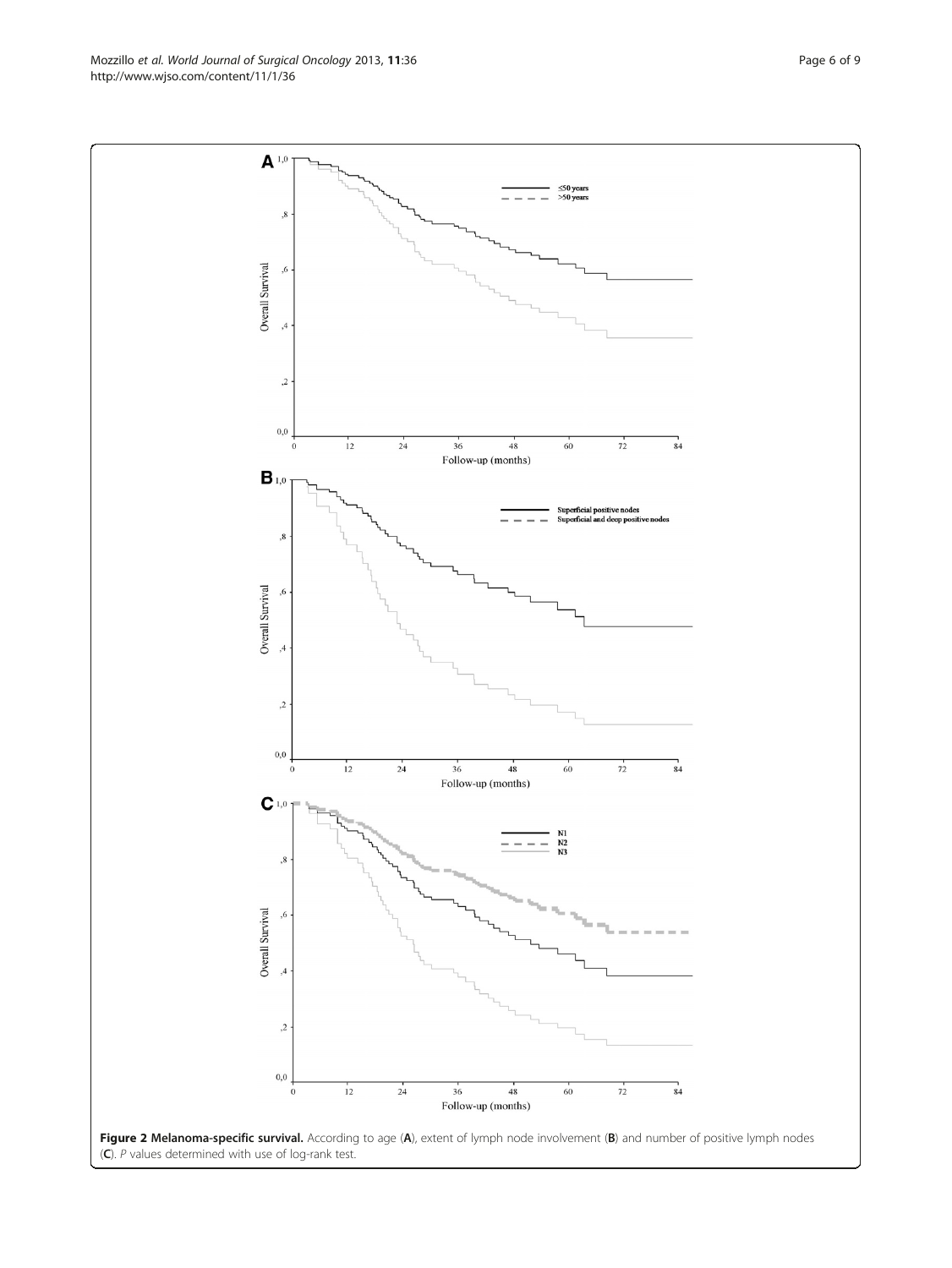| Clinical and pathological factors | Disease-free survival | P value | Melanoma-specific survival | P value |
|-----------------------------------|-----------------------|---------|----------------------------|---------|
| Method of diagnosis               |                       | 0.6     |                            | 0.01    |
| Sentinel lymph node biopsy        |                       |         | 1                          |         |
| Clinical                          | 1.1 (0.7 to 1.7)      |         | 1.7 (1.0 to 3.0)           |         |
| Primary site <sup>a</sup>         |                       | 0.05    |                            | 0.07    |
| Trunk                             |                       |         | 1                          |         |
| Lower extremity                   | $0.5$ (0.3 to 0.9)    |         | $0.6$ (0.3 to 1.1)         |         |
| Unknown                           | 1.1 (0.3 to 3.6)      |         | 21.7 (0.5 to 5.6)          |         |
| T stage                           |                       | 0.05    |                            | 0.09    |
| T1 to T2                          |                       |         | 1                          |         |
| T <sub>3</sub>                    | 2.2 (1.2 to 4.1)      |         | $2.5$ (1.1 to 5.6)         |         |
| <b>T4</b>                         | 1.6 (0.8 to 3.0)      |         | 1.6 (0.6 to 3.8)           |         |
| Ulcerationb                       |                       | 0.3     |                            | 0.06    |
| No                                |                       |         | 1                          |         |
| Yes                               | 1.3 (0.7 to 2.3)      |         | 1.9 (1.0 to 3.7)           |         |
| Number of positive lymph nodes    |                       | 0.006   |                            | 0.003   |
| 1(N1)                             |                       |         | 1                          |         |
| 2 or 3 (N2)                       | 1.2 (0.6 to 2.2)      |         | 1.6 (0.7 to 3.5)           |         |
| $\geq$ 4 (N3)                     | 3.6 (1.6 to 7.8)      |         | 4.7 (1.9 to 11.5)          |         |
| Extent of nodal involvement       |                       | 0.001   |                            | 0.002   |
| Superficial                       |                       |         | 1                          |         |
| Superficial + deep                | 2.6 (1.4 to 4.6)      |         | 2.8 (1.5 to 5.5)           |         |

<span id="page-6-0"></span>Table 3 Multivariate analysis of 5-year disease-free survival and melanoma-specific survival

of ilio-obturator nodal disease; prevents the morbidity of pelvic dissemination, which is associated with poor quality of life; and is related to 5-year survival for about onethird of patients [[20-](#page-7-0)[22](#page-8-0)].

One of the arguments against deep groin dissection is the associated morbidity. The rate of complications after superficial and deep groin dissection has been reported to be as high as 50% [\[23](#page-8-0)]. Infection, hemorrhage, skin-flap necrosis, wound dehiscence, paresthesia and lymphocele with chronic lymphedema have been the most commonly reported short and long-term complications [[24](#page-8-0)-[28](#page-8-0)]. Although both the risks and benefits of such dissection must be considered, many studies have shown a change in morbidity with modification to the extent of surgery. In a review of the literature, Hughes et al. found no evidence that deep groin dissection caused greater morbidity than superficial dissection [\[29\]](#page-8-0). Since 2001, the conservative surgical approach, without section of the inguinal ligament, has reduced postoperative morbidity, particularly postoperative pain.

Ten-year melanoma-specific survival rates range widely in the literature, reaching 40% in some reports, indicating the possibility of cure. Data from three major cancer institutions (Memorial Sloan-Kettering Cancer Center, York Avenue, NY, USA; Netherland Cancer Institute, Amsterdam, The Netherlands; and The University of Texas MD Anderson Cancer Center, Houston, TX, USA) have demonstrated that survival can be achieved in a substantial number of patients with deep nodal metastases, with 5-year survival rates ranging from 24% to 43% [\[9,14](#page-7-0)[,23,30](#page-8-0)]. In these studies, the number of metastatic nodes, the thickness of the primary melanoma and ulceration of the primary melanoma were independent prognostic factors.

Sentinel node-positive disease in the groin was related to involvement of deep nodes in 6.1% of the patients in our study, a finding similar to that of Santinami et al., who reported that 8.6% of patients had involvement of nodes in the iliac basin [\[26\]](#page-8-0). Involvement of deep nodes cannot be predicted by histological or clinical features. Neither the degree of clinically detected nodal disease, as analyzed by Sterne *et al.* [\[11\]](#page-7-0), nor the status of Cloquet's node, as proposed by Essner [\[10](#page-7-0)], are reliable methods for predicting the presence of disease in pelvic nodes. Conventional imaging and PET have been reported to have limited utility [[31,32\]](#page-8-0). In a retrospective review of the role of PET at the time of diagnosis of T2 to T4 melanoma, Clark et al. found that the imaging method was not useful in identifying early regional or distant metastases [\[32\]](#page-8-0). In the present series, patients with evidence of metastatic deep involvement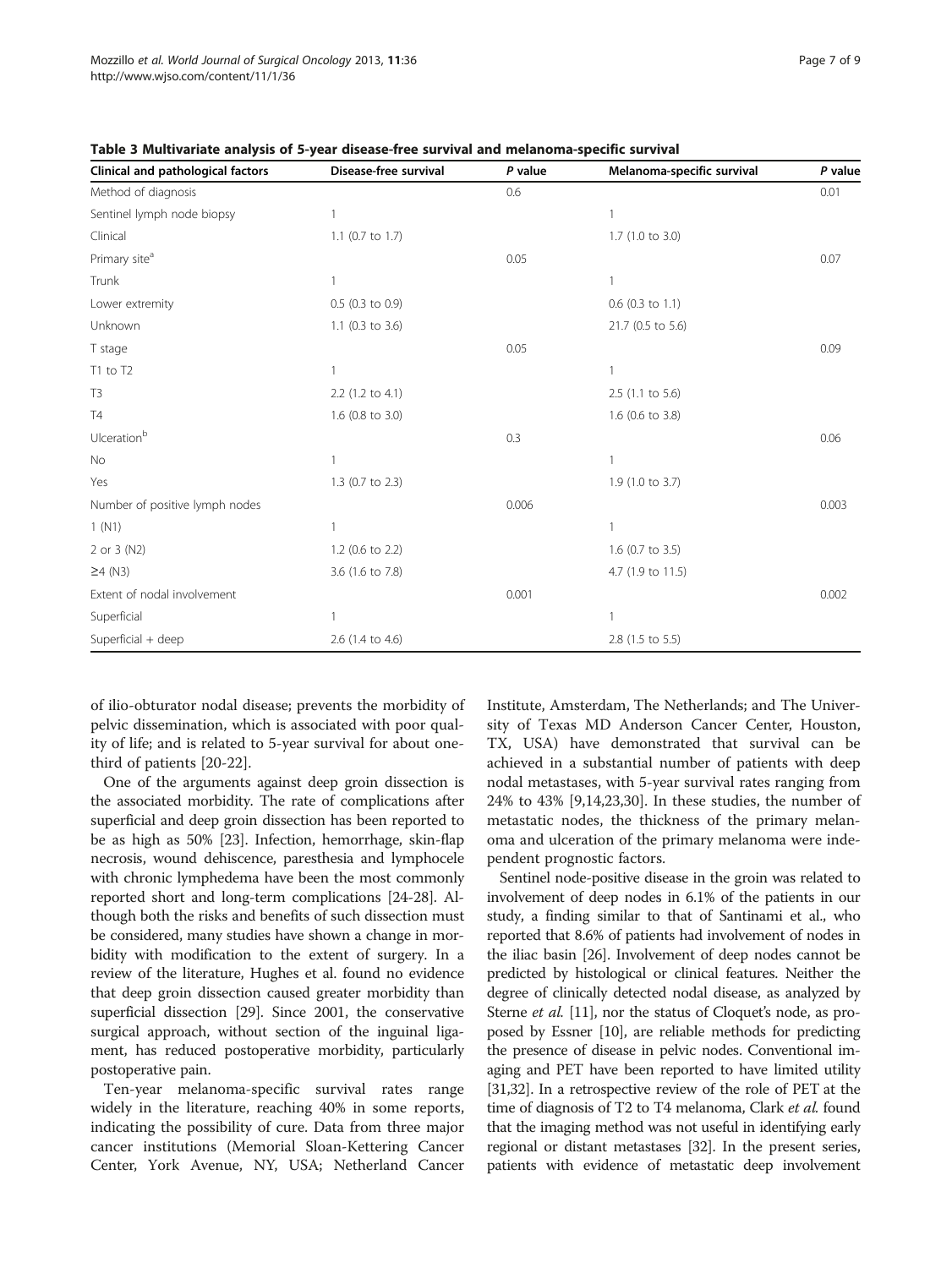<span id="page-7-0"></span>revealed at pelvic CT scan were excluded. In these cases, surgical treatment has no staging purpose and the extension of dissection has no effect on overall survival [[33](#page-8-0)].

Our analyses showed that involvement of deep nodes was the most important prognostic factor for patients with stage III melanoma. Multivariate analysis indicated that other prognostic factors for both disease-free and melanoma-specific survival were the number of positive lymph nodes, age and method of diagnosis (sentinel node biopsy or clinical).

The findings of the present study suggest that combined inguinal and pelvic lymph node dissection should be considered for patients with clinical evidence of groin nodal disease, as this approach achieved survival of 5 years for about one-third of patients in the presence of deep disease. Patients with a positive sentinel node might be spared ilio-obturator dissection owing to the low risk of nodal involvement in this area.

# Conclusions

The lymphatic spread of cutaneous melanoma represents a crucial aspect in outcome and worsens both disease-free and melanoma-specific survival. The presence of metastases in the deep nodes is the strongest predictor of both disease-free and melanoma-specific survival. Deep (iliac and obturator) groin dissection should be considered a therapeutic procedure for patients with clinical involvement of the inguinal lymph nodes, but might be spared in patients diagnosed with a positive sentinel node.

# Consent

Written informed consent was obtained from all patients to allow analysis of data for research purposes. A copy of the written consent is available for review as part of the Institutional Medical Chart by the Editor-in-Chief of this journal.

#### Abbreviations

CI: Confidence intervals; CT: Computed tomography; PET: Positron-emission tomography.

#### Competing interests

The authors declare that they have no competing interest. There is no external source of funding involved in the submitted article.

#### Authors' contributions

NM conceived the study and realized the technique. CC drafted the manuscript, helped to conceive the study and carried out the literature research. UM helped in the preparation of the manuscript. GDM carried out the literature review. AC performed statistical analyses. GB carried out the literature review and helped in the management of the patients. MM performed statistical analyses. PAA was involved in drafting the manuscript or revising it critically for important intellectual content. All authors read and approved the final manuscript.

#### Author details

<sup>1</sup>Department of Melanoma, Sarcoma and Skin Cancer, Via Mariano Semmola, Naples 80131, Italy. <sup>2</sup>Division of Melanoma and Skin Cancer, Via Mariano Semmola, Naples 80131, Italy. <sup>3</sup>Division of Oncology, Via Mariano Semmola,

Naples 80131, Italy. <sup>4</sup>Division of Epidemiology, Via Mariano Semmola, Naples 80131, Italy. <sup>5</sup> Division of Pathology, Via Mariano Semmola, Naples 80131, Italy.

Received: 26 September 2012 Accepted: 6 January 2013 Published: 4 February 2013

#### References

- White RR, Stanley WE, Johnson JL, Tyler DS, Seigler HF: Long-term survival in 2505 patients with melanoma with regional lymph node metastases. Ann Surg 2002, 235:879–887.
- 2. Coit DG, Rogatko A, Brennan MF: Prognostic factors in patients with melanoma metastatic to axillary or inguinal lymph nodes. Ann Surg 1991, 214:627–636.
- 3. Coit DG, Brennan MF: Extent of lymph node dissection in melanoma of the trunk or lower extremity. Arch Surg 1989, 124:162-166.
- 4. Singletary SE, Shallenberger R, Guinee VF: Surgical management of groin nodal metastases from primary melanoma of the lower extremity. Surg Gynecol Obstet 1992, 174:195-200.
- 5. Badgwell B, Xing Y, Gershenwald JE, Lee JE, Mansfield PF, Ross MI, Cormier JN: Pelvic lymph node dissection is beneficial in subsets of patients with node-positive melanoma. Ann Surg Oncol 2007, 14:2867–2872.
- 6. Balch CM, Ross M: Melanoma patients with iliac nodal metastases can be cured. Ann Surg Oncol 1999, 6:230–231.
- 7. Kuroi K, Shimozuma K, Taguchi T, Imai H, Yamashiro H, Ohsumi S, Saito S: Pathophysiology of seroma in breast cancer. Breast Cancer 2005, 12:288–293.
- 8. Kissin MW, Simpson DA, Easton D, White H, Westbury G: Prognostic factors related to survival and groin recurrence following therapeutic lymph node dissection for lower limb malignant melanoma. Br J Surg 1987, 74:1023–1026.
- 9. Jacobs LK, Balch CM, Coit DG: Inguinofemoral, iliac/obturator, and popliteal lymphadenectomy in patients with melanoma. In Cutaneous Melanoma. 5th edition. Edited by Balch CM, Houghton AN, Sober AJ, Soong SJ. St. Louis: Quality Medical Publishing, Inc; 2009:457–469.
- 10. Essner R, Scheri R, Kavanagh M, Torisu-Itakura H, Wanek LA, Morton DL: Surgical management of the groin lymph nodes in melanoma in the era of sentinel lymph node dissection. Arch Surg 2006, 141:877–884.
- 11. Sterne GD, Murray DS, Grimely RP: Ilioinguinal block dissection for malignant melanoma. Br J Surg 1995, 83:1057–1059.
- 12. Balch CM, Durante JR, Bartolucci AA: The impact of surgical quality control in multi-institutional group trials involving adjuvant cancer treatments. Am Surg 1983, 198:164–167.
- 13. Hughes TM, A'Hern RP, Thomas JM: Prognosis and surgical management of patients with palpable inguinal lymph node metastases from melanoma. Br J Surg 2000, 87:892–901.
- 14. Rapaport DP, Stadelmann WK, Reintgen DS: Inguinal lymphadenectomy. In Cutaneous melanoma. 3rd edition. Edited by Balch CM, Houghton A, Sober AJ, Soong SJ. St. Louis: Quality Medical Publishing, Inc; 1998:209.
- 15. Spillane AJ, Cheung BLH, Winstanley J, Thompson JF: Lymph node ratio provides prognostic information in addition to American joint committee on cancer N stage in patients with melanoma, even if quality of surgery is standardized. Ann Surg 2010, 253:109–115.
- 16. Xing Y, Badgwell BD, Ross MI: Lymph node ratio predicts disease specific survival in melanoma patients. Cancer 2009, 115:2503–2513.
- 17. Rossi CR, Mocellin S, Pasquali S: N ratio: a novel independent prognostic factor for patients with Stage III cutaneous melanoma. Ann Surg Oncol 2008, 15:310–315.
- 18. Kretschmer L, Neumann C, Preusser KP, Marsch WC: Superficial inguinal and radical ilioinguinal lymph node dissection in patients with palpable melanoma metastases to the groin. Acta Oncol 2001, 40:72–78.
- 19. Morton DL, Wanel L, Nizze JA, Elashoff RM, Wong JH: Improved long-term survival after lymphadenectomy of melanoma metastatic to regional nodes. Analysis of prognostic factors in 1134 patients from the John Wayne Cancer Clinic. Ann Surg 1991, 214:491–501.
- 20. Strobbe LJA, Jonk A, Hart AAM, Nieweg OE, Kroon BB: Positive iliac and obturator nodes in melanoma: survival and prognostic factors. Ann Surg Oncol 1999, 6:255-262.
- 21. Urist MM, Maddox WA, Kennedy JE, Balch CM: Patient risk factors and surgical morbidity after regional lymphadenectomy in 204 melanoma patients. Cancer 1983, 51:2152–2156.